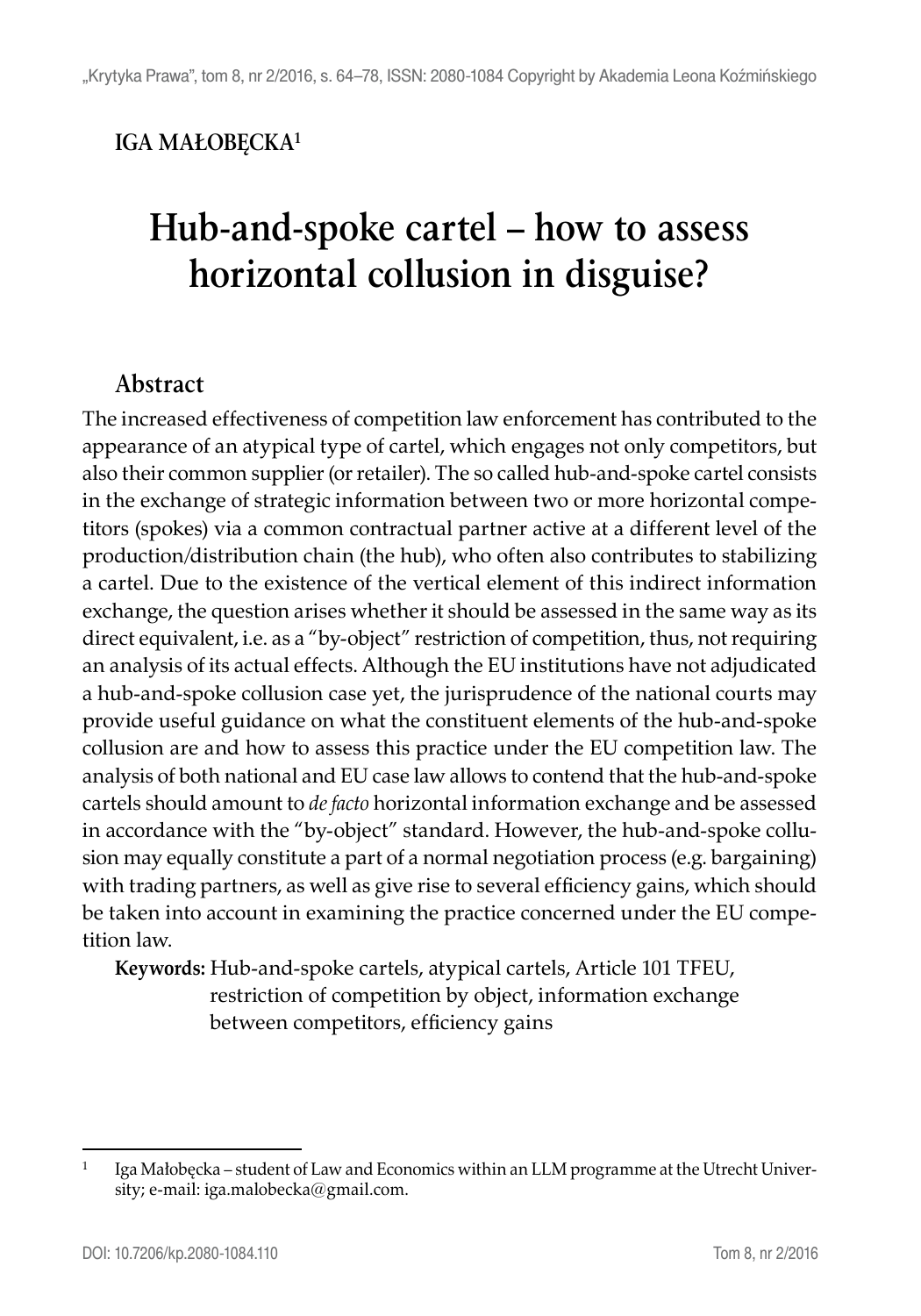#### **IGA MAŁOBĘCKA**

# **Kartel typu hub-and-spoke – ukryta zmowa horyzontalna?**

#### **Streszczenie**

Zwiększona skuteczność w zakresie egzekwowania prawa konkurencji przyczyniła się do pojawienia się nietypowego rodzaju kartelu, który angażuje nie tylko konkurentów, lecz również ich wspólnego dostawcę (lub detalistę). Ten tzw. kartel typu hub-and-spoke polega na wymianie informacji strategicznych między dwoma lub większą liczbą konkurentów (tzw. *spoke*) za pośrednictwem wspólnego kontrahenta działającego na innym poziomie łańcucha produkcji/dystrybucji (tzw. *hub*), który zwykle przyczynia się do stabilizacji kartelu. Ze względu na obecność wertykalnego elementu tej praktyki, pojawia się pytanie, czy taką pośrednią wymianę informacji między konkurentami należy oceniać w taki sam sposób jak jej bezpośredni odpowiednik, tj. jako ograniczenie konkurencji ze względu na cel, niewymagające analizy jej rzeczywistych skutków. Pomimo że instytucje UE nie rozstrzygały jeszcze o legalności takich praktyk, orzecznictwo sądów krajowych może stanowić przydatną wskazówkę na temat elementów składających się na kartel typu hub-and-spoke oraz sposobu oceny tej praktyki w ramach prawa konkurencji UE. Analiza unijnego oraz krajowego orzecznictwa pozwala stwierdzić, że kartele typu hub-and-spoke stanowią *de facto* horyzontalną wymianę informacji i powinny być oceniane jak pozostałe ograniczenia konkurencji ze względu na cel. Należy mieć jednak na względzie, że kartele typu hub-and-spoke mogą również stanowić element normalnych negocjacji z partnerami handlowymi, a także, pod pewnymi warunkami, mogą prowadzić do przyrostu wydajności. Oba te elementy powinny być uwzględnione w badaniu zgodności danej praktyki z prawem konkurencji UE.

**Słowa kluczowe:** Kartele typu hub-and-spoke, nietypowe formy kartelu,

Artykuł 101 TFUE, ograniczenie konkurencji ze względu na cel, wymiana informacji między konkurentami, przyrost wydajności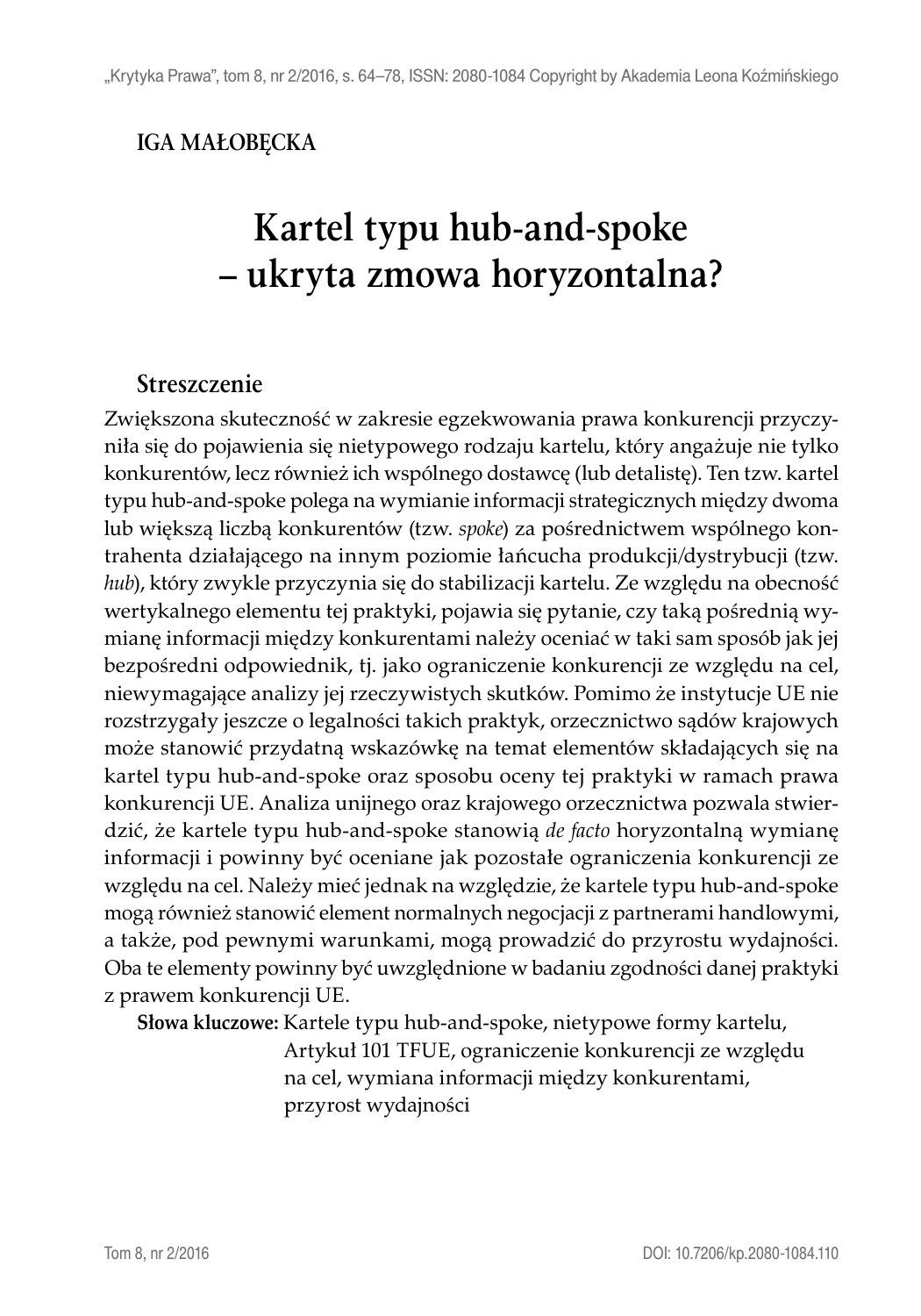### **Introduction**

The European Commission has always attached high priority to the detection of cartels.<sup>2</sup> Article 101(1) TFEU<sup>3</sup>, which together with Article 102 TFEU constitutes the core of the EU competition law, explicitly prohibits agreements, decisions by associations of undertakings and concerted practices that may affect trade between Member States and have as their object or effect the prevention, restriction or distortion of competition within the internal market. Throughout the years the EU courts have established in their case law that anti-competitiveness of some types of agreements and concerted practices, both of horizontal and vertical nature<sup>4</sup>, may be derived directly from their object.<sup>5</sup> Thus, in case of agreements that have the object of restricting competition (e.g. price fixing, market sharing, agreements restricting output or exchange of information between competitors that reduces uncertainty about future behavior<sup>6</sup>), it is not necessary to prove their anti-competitive effects.7 In turn, when an agreement does not restrict competition

<sup>2</sup> R. Whish, D. Bailey, *Competition law*, Oxford 2012, p. 517. Also: Report on Competition Policy 2014, European Commission 2015, COM(2015) 247, pp. 13–14, available at: http://ec.europa.eu/competition/publications/annual\_report/2014/part1\_en.pdf.

<sup>3</sup> Treaty on the Functioning of the European Union, OJ C 326, 26.10.2012, pp. 47–390.

<sup>&</sup>lt;sup>4</sup> An agreement is horizontal if it is entered into between actual or potential competitors. In turn, vertical agreements are agreements which are entered into between companies operating at different levels of the production or distribution chain. See: Guidelines on Vertical Restraints, OJ C 130, 19.05.2010, pp. 1–46, and Communication from the Commission – Guidelines on the applicability of Article 101 of the Treaty on the Functioning of the European Union to horizontal co-operation agreements, OJ C 11, 14.01.2011, pp. 1–72.

<sup>5</sup> R. Whish, D. Bailey, op. cit., p. 118, also: Judgment in T-Mobile Netherlands and Others, C-8/08, EU:C:2009:343, paragraphs 28–30.

<sup>6</sup> R. Whish, D. Bailey, op. cit., pp. 122–124. Also: European Commission, Guidance on restrictions of competition "by object" for the purpose of defining which agreements may benefit from the De Minimis Notice, available at: http://ec.europa.eu/competition/antitrust/legislation/de\_minimis\_notice\_annex.pdf.

<sup>7</sup> R. Whish, D. Bailey, op. cit., p. 120. Also: Judgment in T-Mobile Netherlands and Others, C-8/08, EU:C:2009:343, paragraph 47. However, the parties to such an agreement may still defend themselves by proving that it satisfies the criteria of Article 101(3) TFEU (the burden of proving that rests on them). In order to satisfy Article 101(3) TFEU an agreement: (1) must contribute to improving the production or distribution of goods or to promoting technical or economic progress (2) while allowing consumers a fair share of the resulting benefit; (3) must not impose on the undertakings concerned restrictions which are not indispensable to the attainment of these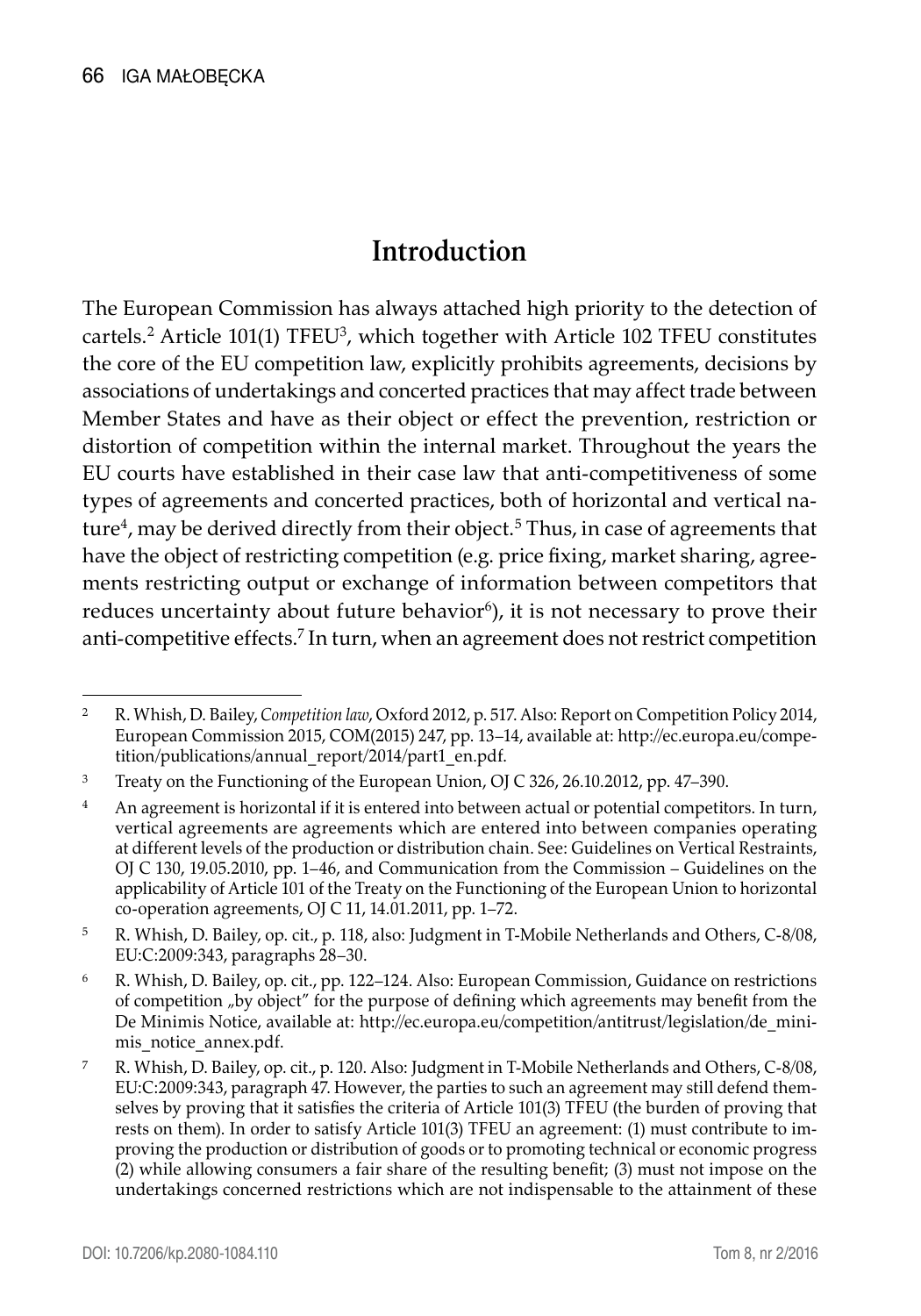by object, it is necessary to demonstrate that it would have an anticompetitive effect.<sup>8</sup> The European Commission and the EU courts have examined and ruled in many cartel cases involving both types of restrictions, which most commonly took form of direct horizontal agreements or concerted practices between competitors, and imposed a considerable number of fines on undertakings participating in them.<sup>9</sup> Nevertheless, although the level of imposed fines is substantial<sup>10</sup>, and bearing in mind that it is easier for private parties to claim compensation for the harm caused by antitrust violations $11$ , illegal agreements between competitors are still being detected.<sup>12</sup>

However, the era of these "traditional" cartels seems to be coming to an end. Undertakings are getting smarter in colluding and hence a growing number of horizontal arrangements engage not only competitors, but also their common supplier (or retailer).<sup>13</sup> The so called hub-and-spoke cartel, also known as  $A-B-C$ information exchange $14$ , consists in the exchange of strategic information between two or more horizontal competitors (A and C; spokes) via common contractual partner active at a different level of the production/distribution chain  $(B;$  the hub)<sup>15</sup>, who often also contributes to stabilizing a cartel.16 The hub-and-spoke collusion may

- <sup>12</sup> See: Cartel statistics available at: http://ec.europa.eu/competition/cartels/statistics/statistics.pdf.
- <sup>13</sup> N. Sahuguet, A. Walckiers, *Selling to a cartel of retailers: a model of hub-and-spoke collusion*, "CEPR Discussion Paper" 2013, 9385, p. 1.
- <sup>14</sup> O. Odudu, *Indirect Information Exchange: The Constituent Elements of Hub and Spoke Collusion*, "European Competition Journal" 2011, 7(2), p. 207.
- <sup>15</sup> E. Prewitt, G. Fails, *Indirect information exchanges to hub-and-spoke cartels: enforcement and litigation trends in the United States and Europe*, "Competition Law & Policy Debate" 2015, 1(2), p. 63.
- <sup>16</sup> P. Van Cayseele, *Hub-and-spoke Collusion: Some Nagging Questions Raised by Economists, "Journal of* European Competition Law & Practice" 2014, 5(3), pp. 2–4. The Prisoners' Dilemma game reveals that cartels are by nature unstable; while firms have an incentive to collude and coordinate their behavior so as to charge higher price, there is also a huge incentive for the colluding firm to cheat by charging lower price and thus earn more profits. Therefore, both reaching and sustaining

objectives nor (4) afford such undertakings the possibility of eliminating competition in a substantial part of the products in question.

<sup>8</sup> R. Whish, D. Bailey, op. cit., p. 120.

<sup>9</sup> See: Cartel statistics available at: http://ec.europa.eu/competition/cartels/statistics/statistics.pdf.

<sup>&</sup>lt;sup>10</sup> See: Guidelines on the method of setting fines imposed pursuant to Article 23(2)(a) of Regulation No 1/2003, OJ C 210, 1.09.2006, pp. 2–5.

<sup>11</sup> European Commission, The Damages Directive – Towards more effective enforcement of the EU competition rules, 2015, Competition policy brief, http://ec.europa.eu/competition/publications/ cpb/2015/001\_en.pdf. See also: Directive 2014/104/EU of the European Parliament and of the Council of 26 November 2014 on certain rules governing actions for damages under national law for infringements of the competition law provisions of the Member States and of the European Union, OJ L 349, 5.12.2014, pp. 1–19.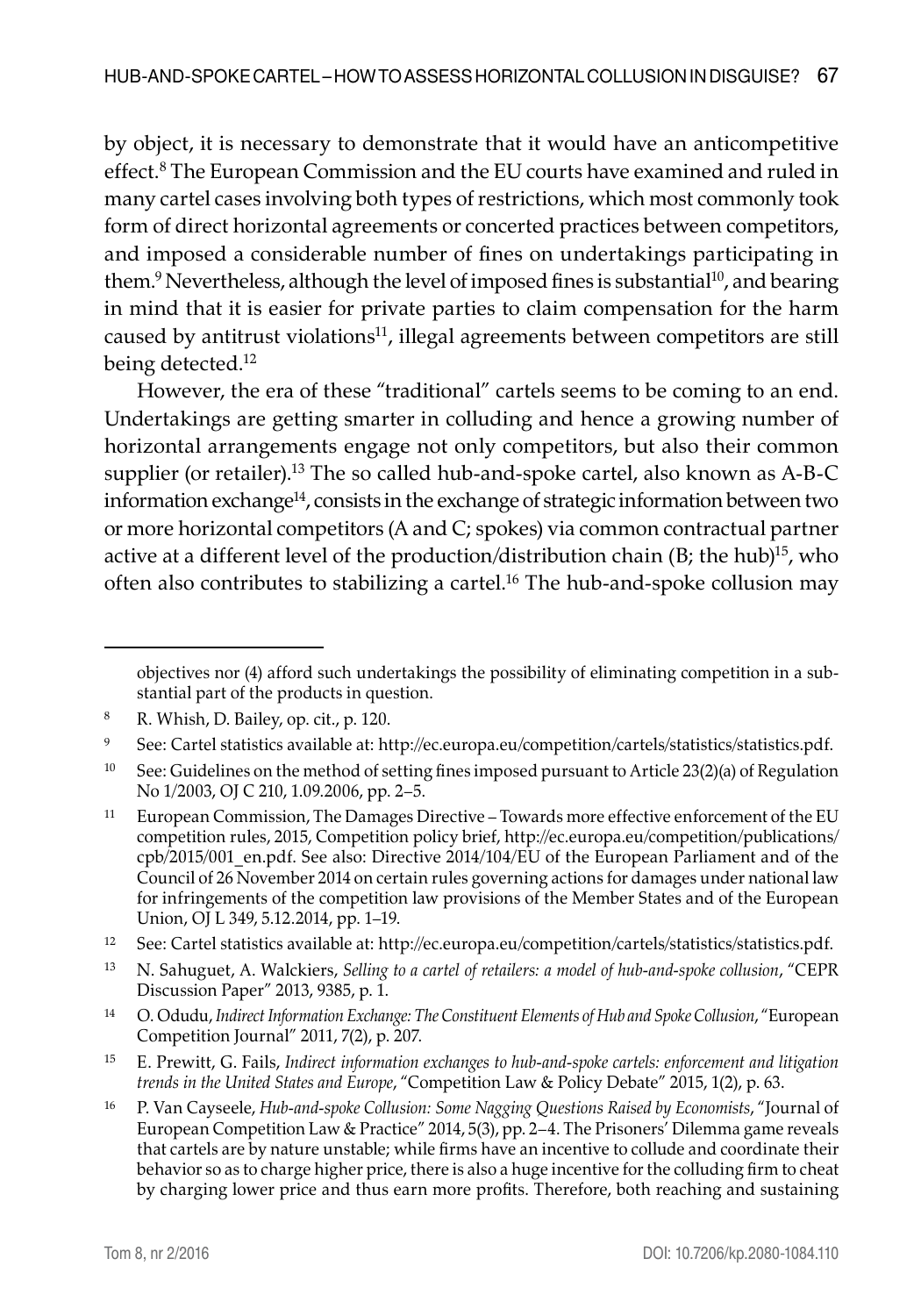have different forms<sup>17</sup>, but typically a common supplier acts as a hub facilitating the flow of information (e.g. relating to future pricing) between competing retailers.18

It has already been settled that the vertical element of this practice reinforces horizontal coordination<sup>19</sup>, but at the same time the question arises whether due to the presence of this vertical component an indirect horizontal information exchange should be assessed in the same way as its direct equivalent<sup>20</sup>, i.e. as "by-object" restriction of competition.21 This essay will attempt to find an answer to this question by, firstly, providing a concise analysis of the characteristics of hub-and-spoke collusion, and secondly, considering how it determines its competition assessment.

### **Constituent elements of the hub-and-spoke collusion**

In order to properly address this question it is indispensable to identify the constituent elements of a hub-and-spoke cartel, which also help to distinguish it from the situations in which retailers can legitimately share information with suppliers as a part of a normal negotiation process (e.g. bargaining) with trading partners.<sup>22</sup> The latter should not be underestimated, since uncertainty over the legal treatment

a collusive equilibrium is very difficult. See: S. Bishop, M. Walker, *The Economics of EC Competition Law: Concepts, Application and Measurement*, London 2010, pp. 167–168.

 $17$  In particular, the hub-and-spoke collusion may also occur where a retailer acts as a hub for unlawful information exchange between two suppliers/manufacturers, e.g. Toys'R'Us case in US (Toys'R'Us, Inc., 126 FTC 415 (1998)). However, the retailer-supplier-competing retailer cases are more common. See: P. Whelan, *Trading negotiations between Retailers and Suppliers: A Fertile Ground for Anti-Competitive Horizontal Information Exchange?*, "European Competition Journal" 2009, 5(3), p. 825.

<sup>18</sup> P. Van Cayseele, op. cit., p. 1. It is the fact that information exchange is facilitated by a common supplier (or retailer) that distinguishes the hub-and-spoke collusion from other types of the indirect information exchanges (e.g. through trade association or third party not related to the competitors).

<sup>19</sup> N. Sahuguet, A. Walckiers, op. cit., pp. 1–3.

<sup>20</sup> P. Whelan, op. cit., pp. 826, 844.

 $21$   $\mu$ An exchange of information between competitors is tainted with an anti-competitive object if the exchange is capable of removing uncertainties concerning the intended conduct of the participating undertakings" (Judgment in T-Mobile Netherlands and Others, C-8/08, EU:C:2009:343, paragraph 43). Also Judgment in Cimenteries CBR SA and Others *vs* Commission, T-25/95, EU:T:2000:77, as well as Judgment in Aalborg Portland A/S and Others *vs* Commission, C-204/00 P, EU:C:2004:6.

<sup>22</sup> P. Whelan, op. cit., p. 823.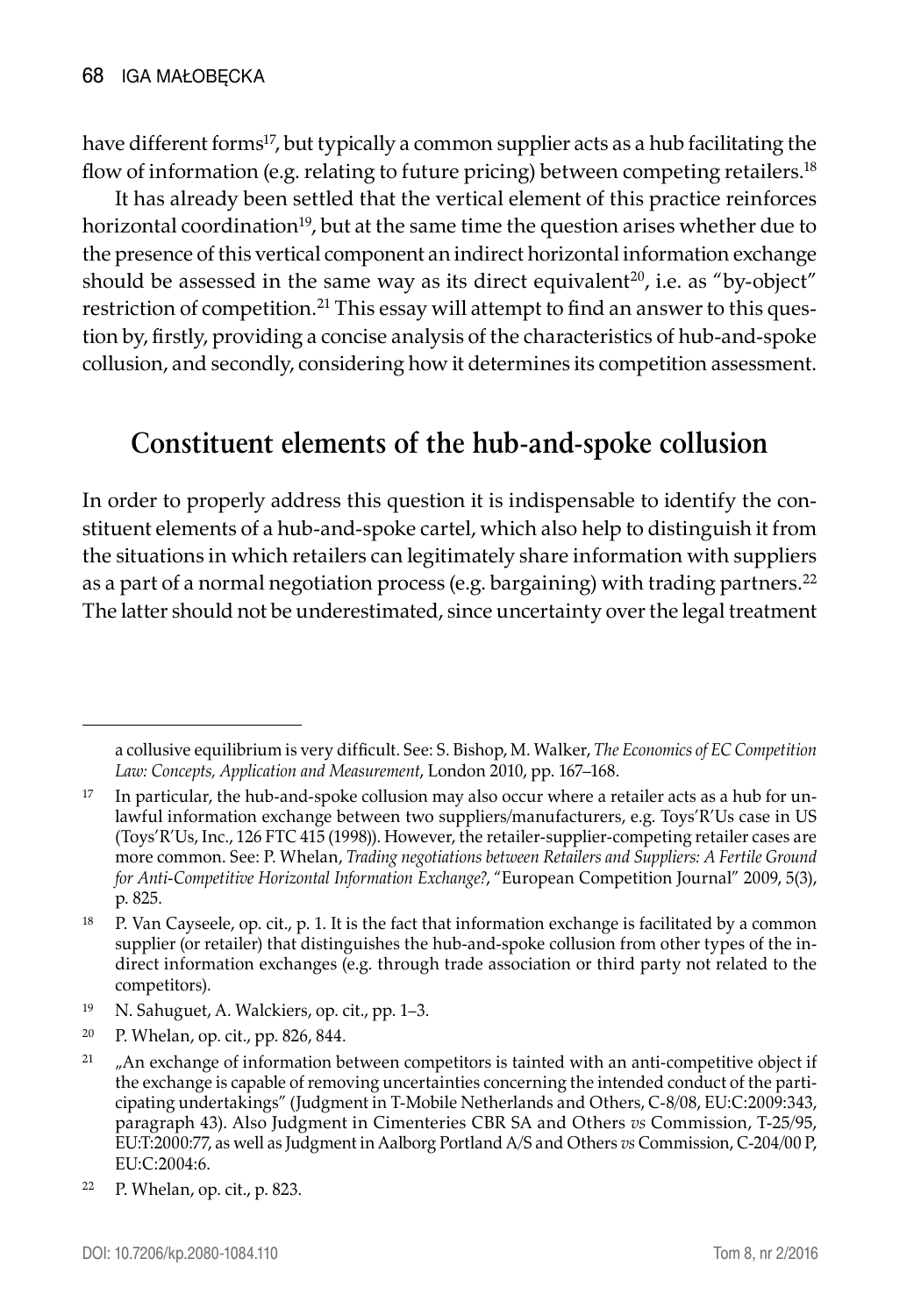of information exchanges on the part of undertakings may have negative impact on their functioning and thus also on competition itself.23

Although the European Commission (the " $EC''$ )<sup>24</sup> has expressed the concern about indirect information exchange<sup>25</sup>, until now it has not issued any guidelines<sup>26</sup>, neither has there been any cases at the EU level, which would provide a full legal assessment by the EC and EU courts of hub-and-spoke collusion.27 However, there have been several cases against hub-and-spoke cartels at the national level in some European countries such as the UK, Belgium, Germany<sup>28</sup> and Poland<sup>29</sup>, which provide useful guidance in analyzing this practice and identifying its essentials.

#### **Two-phase phenomenon**

The hub-and-spoke collusion is described in the UK jurisprudence as a "two-phase phenomenon", each phase consisting of two elements.<sup>30</sup> The first phase (A-B phase) involves (1) a direct exchange of commercially sensitive information between A and B and (2) the intention to disclose this information to one or more of A's competitors. In the second phase (B-C phase) (3) B passes that information to C and (4)  $C$ , confident that the information is credible, relies on it in determining its own future

<sup>23</sup> European Competition Lawyers Forum, *Comments on the Draft Guidelines on the Applicability of Article 101 of the Treaty on the Functioning of the European Union to Horizontal Co-operation Agreements*, 2010, p. 7. Also: O. Odudu, *Indirect*..., op. cit., p. 214.

 $24$  . Information exchange can take various forms. Firstly, data can be directly shared between competitors. Secondly, data can be shared indirectly through a common agency (for example, a trade association) or a third party such as a market research organisation or **through the companies' suppliers or retailers**" (Communication from the Commission – Guidelines on the applicability of Article 101 of the Treaty on the Functioning of the European Union to horizontal co-operation agreements, OJ C 11/1, 14.01.2011, paragraph 55, hereinafter referred to as: **Guidelines on horizontal co-operation agreement**).

<sup>25</sup> O. Odudu, *Indirect*..., op. cit., p. 205.

<sup>26</sup> O. Odudu, *Hub and Spoke Collusion*, [in:] I. Lianos, D. Geradin (eds.), *Handbook on European Competition Law*, Cheltenham 2013, p. 245.

 $27$  The only hub and spoke case dealt by the EC so far has been the e-Books case. However, as the case was settled it did not provide a full legal analysis of the hub-and-spoke practice. See: Case COMP/AT.39847 – E-Books.

<sup>28</sup> N. Sahuguet, A. Walckiers, op. cit., pp. 2–4.

<sup>29</sup> A. Bolecki, *Polish Antitrust Experience with Hub-and-Spoke Conspiracies*, "Yearbook of Antitrust and Regulatory Studies" 2011, 4(5), pp. 26–46.

<sup>30</sup> Case 1188/1/1/11, Tesco *vs* Office of Fair Trading [2012] CAT 31, citing: O. Odudu, *Hub*..., op. cit., p. 246.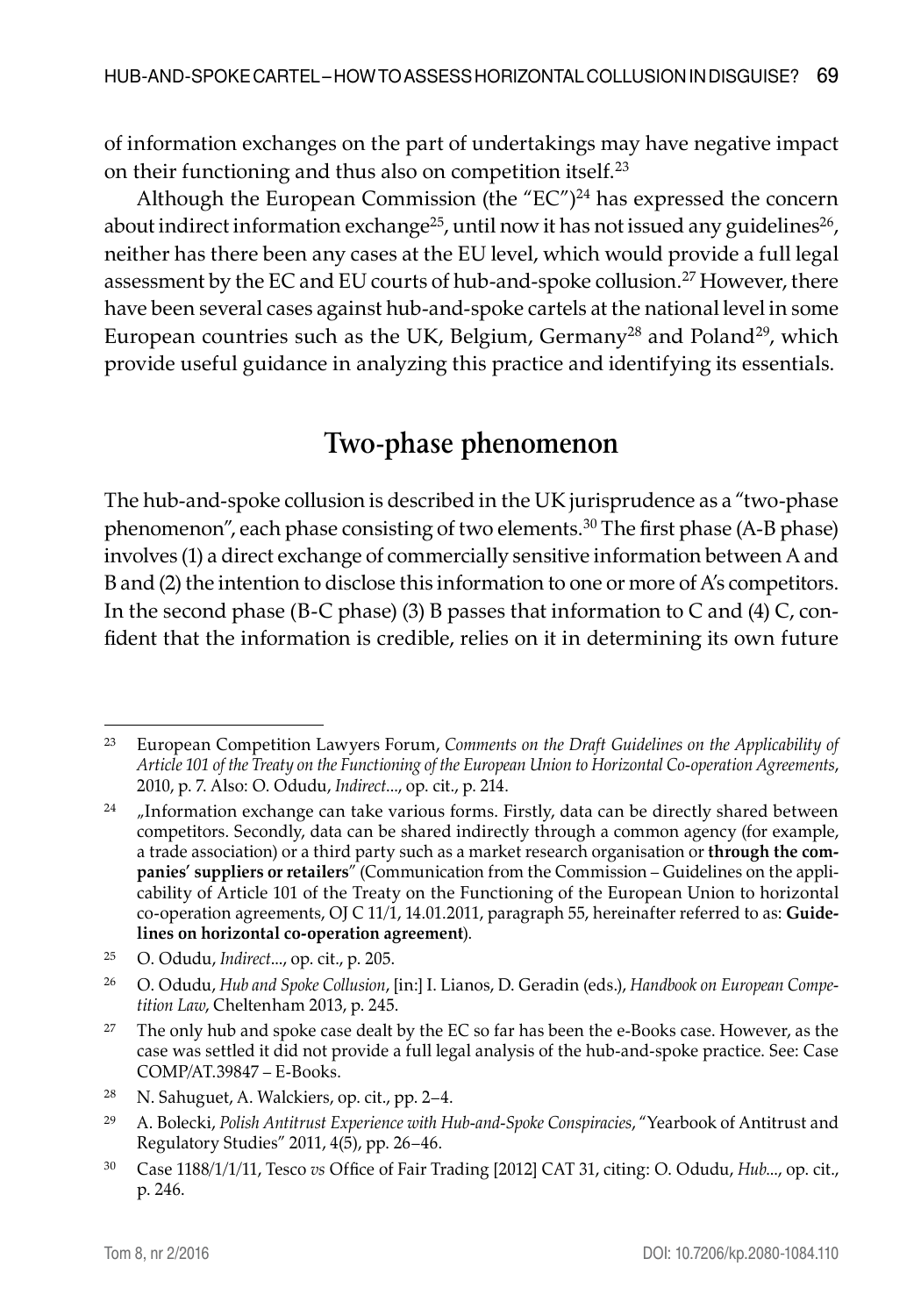market behavior (e.g. future pricing intentions).<sup>31</sup> Although it is a test developed on the national level, it is likely that the EU institutions (i.e. the European Commission and the EU courts) will use it as well while assessing such arrangements in the future.<sup>32</sup> As the test includes several concepts that can be interpreted ambiguously, I will discuss some of them below on the basis of the case law and the opinions of the jurisprudence in that respect.

# **Information exchanged and possible pro-competitive effects**

Firstly, it should be indicated that not all forms of information exchange are prohibited under competition law. The EC explicitly refers only to the exchange of *strategic* information33, and UK jurisprudence – to *commercially sensitive* information.34 Specifically, it is apparent from the case law that the EC tends to prohibit the exchange of individual information<sup>35</sup> which occurs on a regular basis and involves data such as future pricing intentions, investment strategies, capacity increases or individual sales data.<sup>36</sup>

In turn, the Commission recognizes that exchange of aggregated, statistical and/or present and historical data, may bring about several pro-competitive effects.37 In particular, the exchange of such information may reduce information asymmetry, and thus contribute to more efficient operations of markets.<sup>38</sup> Furthermore, knowledge about the rivals' costs may enhance these companies' internal

- <sup>34</sup> O. Odudu, *Indirect*..., op. cit., p. 230.
- <sup>35</sup> P. Whelan, op. cit., p. 830.

<sup>31</sup> Idem, *Indirect*..., op. cit., p. 218. Also: Case 1021/1/1/03 and 1022/1/1/03, JJB Sports Plc *vs* Office of Fair Trading; Allsports Limited *vs* Office of Fair Trading [2004] CAT 17, paragraph 141, citing: O. Odudu, *Hub*..., op. cit., p. 251.

<sup>32</sup> Idem, *Hub*..., op. cit., p. 246.

<sup>&</sup>lt;sup>33</sup> The concept of strategic information is defined as data that reduces strategic uncertainty in the market. In practice, it involves information related to prices, customer lists, production costs, quantities, turnovers, sales, capacities, qualities, marketing plans, risks, investments, technologies and R&D programmes and their results. See: Guidelines on horizontal co-operation agreements, paragraphs 61 and 86.

<sup>36</sup> Ibidem, p. 831, and the case law cited therein.

<sup>37</sup> Guidelines on horizontal co-operation agreements, paragraphs 57, 89–91, 100. Also: P. Whelan, op. cit., p. 830.

<sup>38</sup> Guidelines on horizontal co-operation agreements, paragraph 57. The information exchange may enable better forecasting of oversupply and undersupply and thereby reduce probability of unsatisfied consumer demand.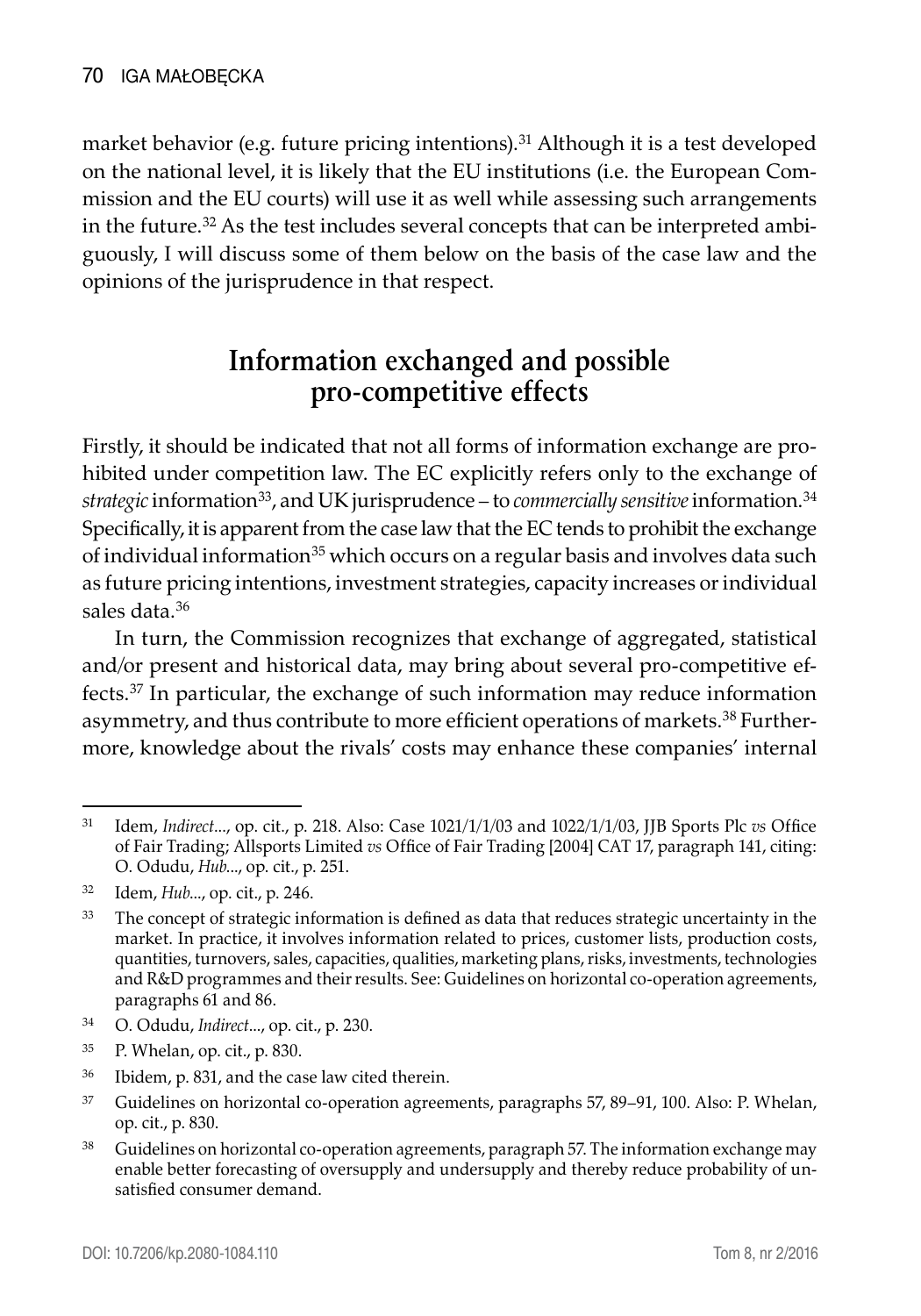efficiency if they benchmark each other's best practices and adapt their incentive structures correspondingly.<sup>39</sup> The sharing of information may also contribute to significant cost savings by allowing companies to reduce their inventories, enabling faster delivery of perishable goods to consumers, or solving the problems arising from unstable demand. $40$  Moreover, it is also indicated that under certain circumstances, exchanging information about future intentions may generate efficiency gains.41 Nonetheless, it would be rather difficult to find a pro-competitive justification for an information exchange, whose subject is fixing such parameters of competition as price or quantities.<sup>42</sup>

Moreover, also the manner of information exchange may influence the assessment of its lawfulness. Whereas the exchange of information in a private setting may lead to the violation of Article 101 TFEU, public communications are less likely to result in an anticompetitive outcome.<sup>43</sup>

In light of the above considerations, in practice, a proper assessment of the information exchanged can be difficult. The data are often ambiguous $44$  and, as mentioned before, at this stage it may also be difficult to distinguish the information exchange facilitating anticompetitive conduct from one constituting an element of the trading negotiations<sup>45</sup>, or an instance of healthy competition generating efficiency gains.

# **Intention of the participants**

Secondly, with regard to the requirement of intention, so far two approaches have been identified in the national courts' case law. According to the first one, adopted by the UK Competition Appeal Tribunal, the *constructive* knowledge is sufficient

<sup>39</sup> Ibidem, paragraph 95.

<sup>40</sup> Ibidem, paragraphs 57, 96.

<sup>&</sup>lt;sup>41</sup> By knowing upfront that certain company won the R&D race, the competitors may avoid duplication R&D expenditures and waste of unrecoverable resources. See: ibidem, paragraph 100.

<sup>42</sup> Ibidem, paragraphs 59, 74.

<sup>43</sup> Ibidem, paragraph 94. Also: P. Whelan, op. cit., p. 832.

<sup>44</sup> For example, sending a till receipt indicating a price increase of A to competing retailers may be indicative of unlawful information exchange in view of competition authorities. However, supplier may defend himself stating that such information was already made public. See: CRA, Effects Analysis in Hub and Spoke Cartels, 2010, p. 2.

<sup>45</sup> O. Odudu, *Indirect*..., op. cit., p. 209.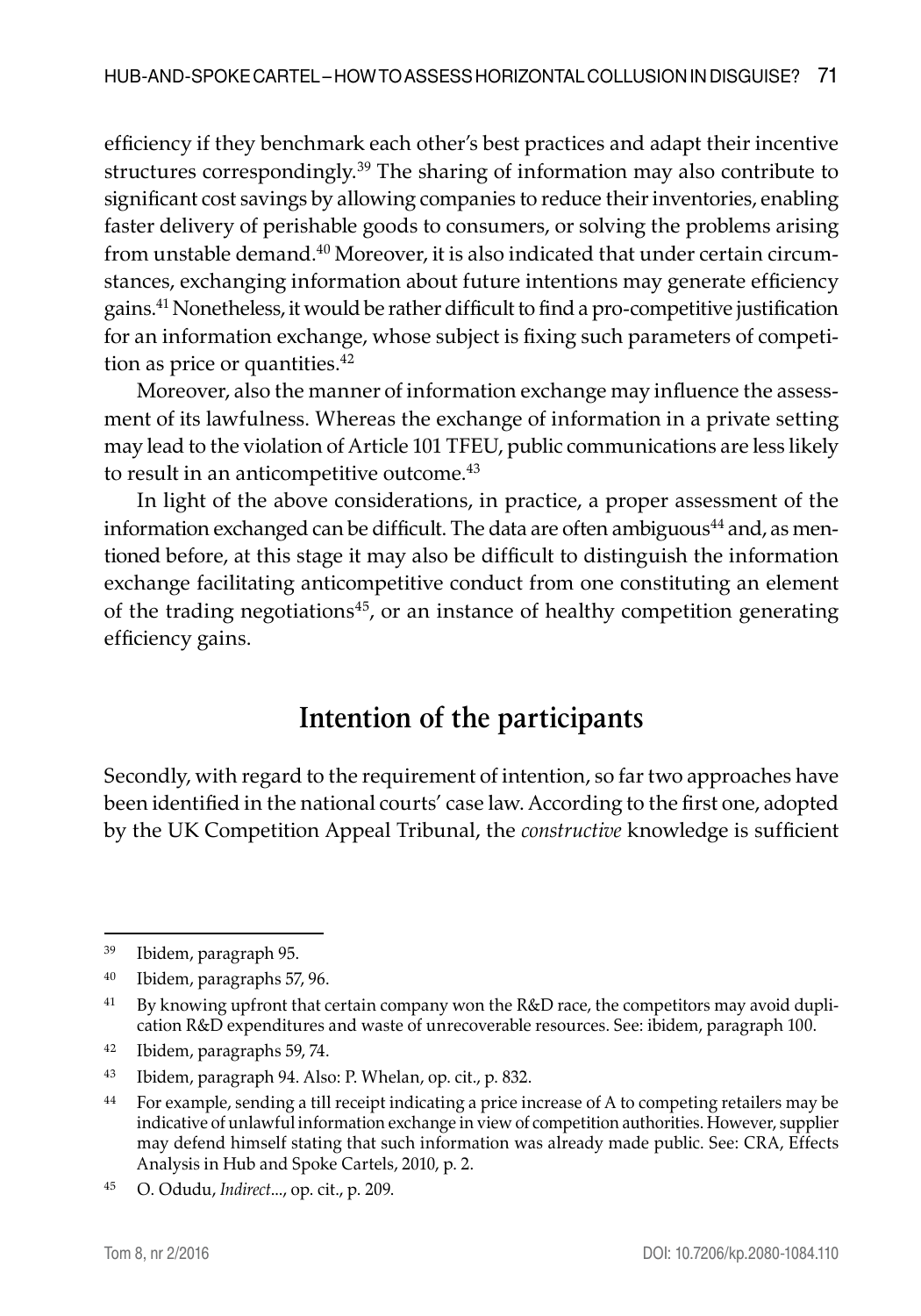in order to establish a concerted practice.<sup>46</sup> However, this approach was criticized by the UK Court of Appeal in the case Argos and Littlewoods *vs* Office of Fair Trading and JJB Sports *vs* Office of Fair Trading47, which stated that *actual* knowledge and intent of the parties involved is required.<sup>48</sup> It should be understood that both the retailer and its competitor should have an *actual* knowledge of the role played by the supplier (as opposed to a *constructive* knowledge).<sup>49</sup>

It has been indicated that the approach of the Court of Appeal is more likely to be adopted at the EU level $50$ , since it corresponds to the EU jurisprudence concerning the concept of a "concerted practice", which "refers to a form of coordination between undertakings by which (...) practical cooperation between them is **knowingly** substituted for the risks of competition".51 In this respect, it should also be emphasized that in the first phase (A-B) there is a strong presumption of legality and the burden to prove the opposite is on the complainant (most likely a competition authority).52 A good example of the existence of the intention or actual knowledge on the part of the participants can be a bidirectional flow of information.<sup>53</sup>

- <sup>52</sup> O. Odudu, *Hub*..., op. cit., p. 249.
- <sup>53</sup> It refers to a situation where A discloses commercially sensitive information to B, and also obtains commercially sensitive information from B coming from C. See: ibidem, p. 250.

<sup>46</sup> In case JJB Sports plc *vs* Office of Fair Trading, the CAT held that an anti-competitive concerted practice exists "if one retailer 'A' privately discloses to a supplier 'B' its future pricing intentions in circumstances where it is **reasonably foreseeable** that B might make use of that information to influence market conditions, and B then passes that pricing information on to a competing retailer 'C'". See: Case 1022/1/1/03 JJB Sports plc *vs* Office of Fair Trading [2004] CAT 17, paragraph 659.

<sup>47</sup> Case 2005/1071, 1074 and 1623 Argos and Littlewoods *vs* Office of Fair Trading and JJB Sports *vs*  Office of Fair Trading [2006] EWCA Civ 1318, citing: P. Whelan, op. cit., pp. 837, 844.

<sup>&</sup>lt;sup>48</sup> The UK Court of Appeal emphasized requirement of intent on part of all participants to huband-spoke collusion, which takes place when: "(1) retailer A discloses to supplier B its future pricing intentions in circumstances where A may be taken to intend that B will make use of that information to influence market conditions by passing that information to other retailers (of whom C is or may be one), (2) B does, in fact, pass that information to C in circumstances where C may be taken to know the circumstances in which the information was disclosed by A to B and (3) C does, in fact, use the information in determining its own future pricing intentions then A, B and C are all to be regarded as parties to a concerted practice having as its object the restriction or distortion of competition". See: Case 2005/1071, 1074 and 1623 Argos Limited and Littlewoods Limited *vs* Office of Fair Trading and JJB Sports Plc *vs* Office of Fair Trading [2006] EWCA Civ 1318, paragraph 141.

<sup>&</sup>lt;sup>49</sup> In turn, the US Courts require to show that there is a horizontal agreement between spokes/ competitors. As a rule, this so called "rim requirement" is indispensable in establishing the existence of a hub-and-spoke cartel. See: B. Orbach, *Hub-and-Spoke Conspiracies*, "Arizona Legal Studies Discussion Paper" 2016, 16(11), available at: http://papers.ssrn.com/sol3/papers.cfm?abstract\_id=2765476, pp. 3–4.

<sup>50</sup> P. Whelan, op. cit., pp. 837, 844.

<sup>51</sup> Judgment in T-Mobile Netherlands and Others, C-8/08, EU:C:2009:343, paragraph 26.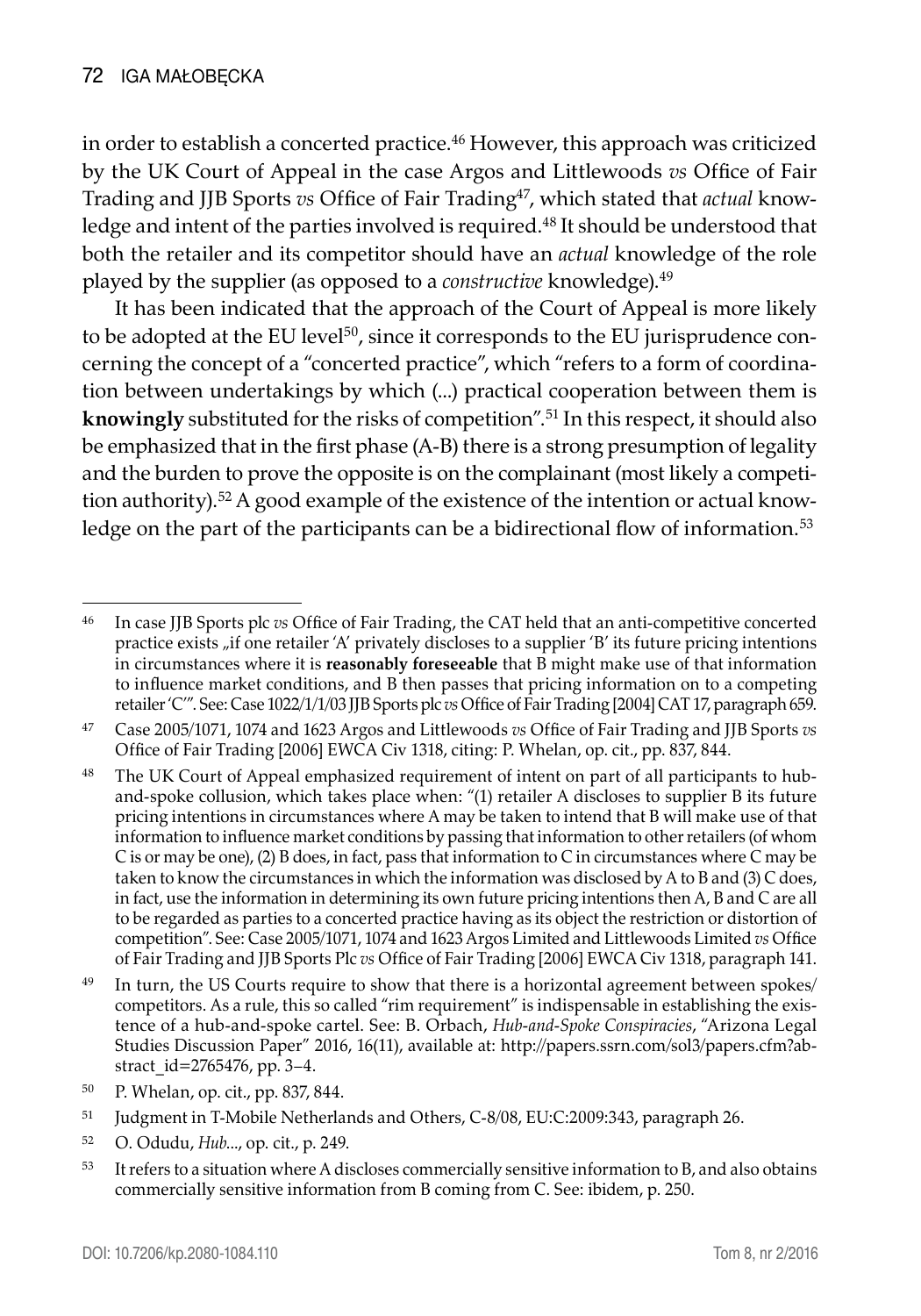The approach requiring actual knowledge on the part of undertakings in order to identify a concerted practice seems to ensure more legal certainty than the notion of constructive knowledge and the reasonable foreseeability test. It would presumably help to avoid excessive condemnation of a conduct that is inherent in operating most businesses, and seems also to better correspond to the prevailing market conditions, where such an information exchange is undertaken on a daily basis without having any anticompetitive intention.

# **Unilateral disclosure and Anic presumption of reliance**

However, the EC and the Court of Justice of the European Union (the "CJEU") agree in that unilateral disclosure of information can also constitute a concerted practice<sup>54</sup>, and thus no proof of reciprocity is needed in order to establish collusion.<sup>55</sup> In addition, the CJEU in the Anic case established the presumption that undertakings rely on the information disclosed $56$  (i.e. the evidential burden to prove the opposite is on the undertakings), and doing nothing in relation to the information disclosure is considered as a tacit approval of the concerted practice.<sup>57</sup> The undertakings concerned should promptly repudiate that information without undue delay in order to rebut that presumption, in particular by demonstrating that following the disclosure they acted independently.<sup>58</sup>

 $54$   $\mu$ When one undertaking alone reveals to its competitors strategic information concerning its future commercial policy, that reduces strategic uncertainty as to the future operation of the market for all the competitors involved and increases the risk of limiting competition and of collusive behaviour" (Guidelines on horizontal co-operation agreements, paragraph 62).

<sup>55</sup> P. Whelan, op. cit., p. 828.

<sup>&</sup>lt;sup>56</sup> "Subject to proof to the contrary, which it is for the economic operators concerned to adduce, there must be a presumption that the undertakings participating in concerting arrangements and remaining active on the market take account of the information exchanged with their competitors when determining their conduct on that market, particularly when they concert together on a regular basis over a long period" (Judgment in Commission *vs* Anic Partecipazioni SpA, C‑49/92 P, EU:C:1999:356, paragraph 121).

 $57$   $\mu$ A party which tacitly approves of an unlawful initiative, without publicly distancing itself from its content or reporting it to the administrative authorities, effectively encourages the continuation of the infringement and compromises its discovery. That complicity constitutes a passive mode of participation in the infringement which is therefore capable of rendering the undertaking liable" (Judgment in Aalborg Portland A/S and Others *vs* Commission, C-204/00 P, EU:C:2004:6, paragraph 84).

<sup>58</sup> There are certain requirements that a firm should fulfil in order to "publicly distance" itself from a cartel; however, it is not required that a firm "blow the whistle" to a competition authority. See: D. Bailey, *"Publicly Distancing" Oneself from a Cartel*, "World Competition" 2008, 31(2), pp. 177–203.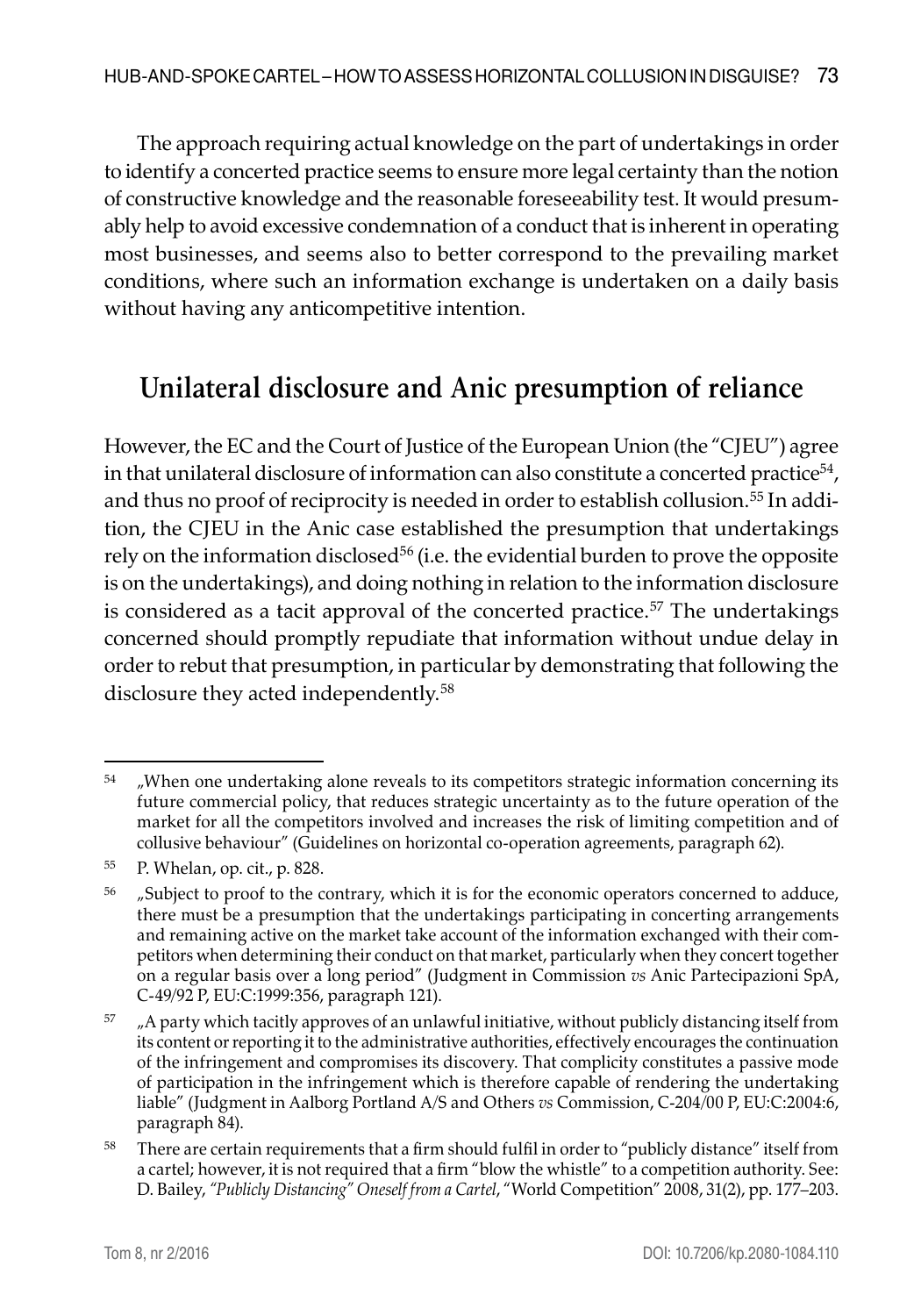## **Hub-and-spoke collusion as restriction by object within the EU law setting**

As explained above, the presence of vertical element (the hub) introduces several peculiarities into the legal assessment of the hub-and-spoke collusion, which is not so evident as in the case of direct information exchange.<sup>59</sup> However, it should be stressed that the assistance of a hub, who acts as a conduit for communication between competitors $60$ , makes the cartel even more stable, efficient and difficult to detect by competition authorities, compared to regular cartels. Hence, it may be assumed that unlawful information exchange with the help of a hub is even more harmful to competition. Therefore, if the requirements of the above mentioned test are fulfilled and the practice has actually a horizontal effect, it should amount to a *de facto* horizontal information exchange.<sup>61</sup>

Consequently, it would seem justified for the EC and EU courts to apply the same standard as in the case of direct information exchange, i.e. assess the hub- -and-spoke collusion as a restriction by object. In that regard, it should be noted that classifying such conduct as a restriction by object does not equate to its *per se* illegality. Thus, there should still be room for an undertaking to exempt itself on the basis of Art. 101(3) TFEU. $62$  In particular, undertakings may raise several efficiency claims (such as cost savings, increase of their internal efficiency, better catering for unstable consumer demand, or reduction of transaction costs), which may be brought about by the conduct concerned and were touched upon above.

This conclusion could be confronted with the approach endorsed by US courts. In the recent E-book case, whereas Apple entered into several vertical agreements with publishers which facilitated horizontal price-fixing among them, it was held that a hub-and-spoke conspiracy having as its object price-fixing is illegal *per se*. 63 It confirmed the stance of US courts, according to which a hub-and-spoke collusion may be *per se* unlawful if the underlying horizontal agreement among the spokes is illegal *per se* (for example, price fixing or sharing customer markets).<sup>64</sup> This approach, although it does not seem to be at odds with the EU competition law

<sup>59</sup> P. Whelan, op. cit., p. 833.

<sup>60</sup> Ibidem, p. 834. Also: O. Odudu, *Indirect*..., op. cit., p. 215.

<sup>61</sup> P. Whelan, op. cit., p. 834.

<sup>62</sup> OECD, Information Exchanges Between Competitors under Competition Law, 2010, p. 287, available at: http://www.oecd.org/competition/cartels/48379006.pdf.

<sup>63</sup> United States *vs* Apple, Inc., 791 F.3d (2nd Cir. 2015), at 325.

<sup>64</sup> B. Orbach, op. cit., p. 1.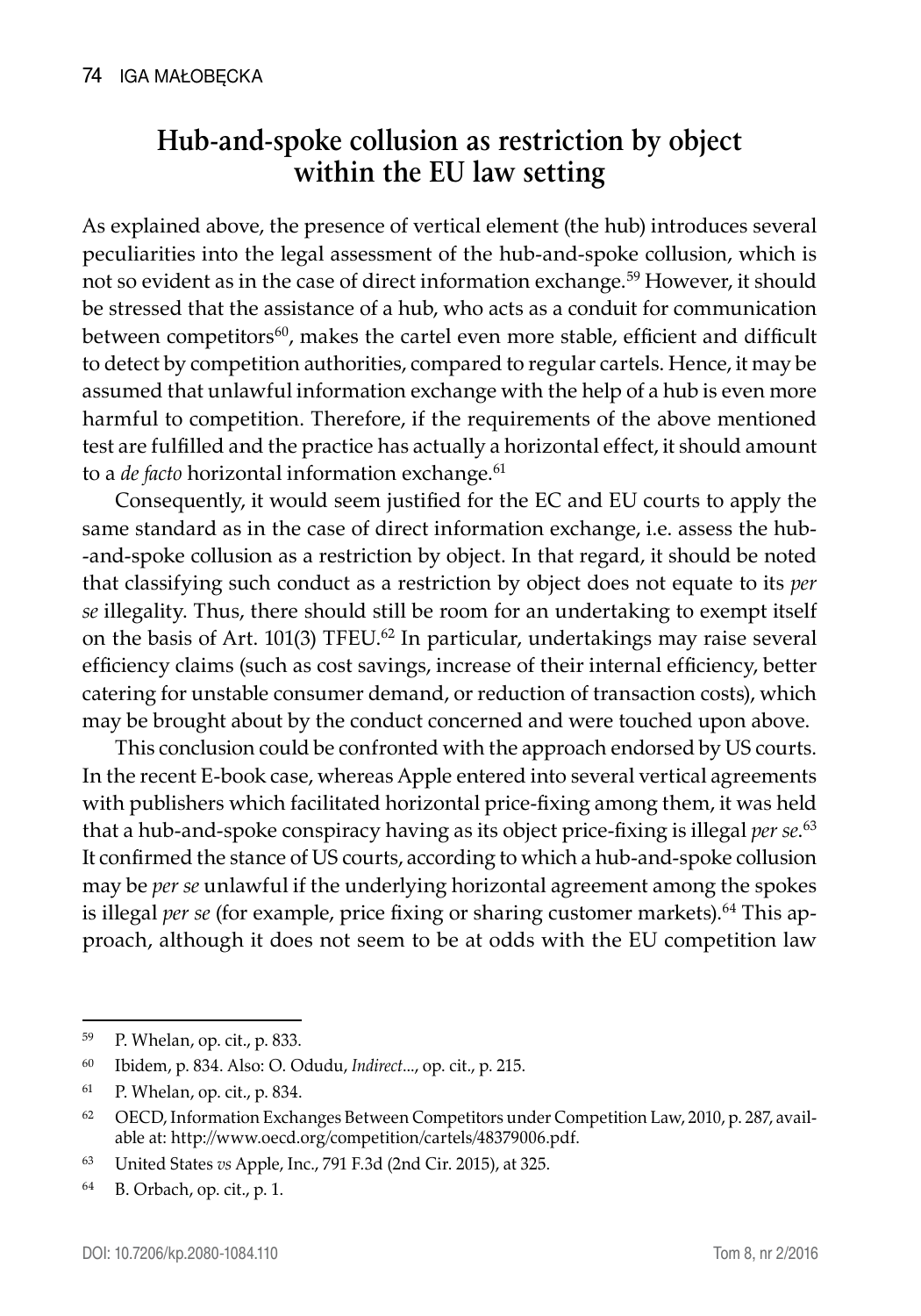treatment of the so called hardcore restriction of competition<sup>65</sup>, should be rather considered as controversial<sup>66</sup>, and, as unduly rigid and formalistic, should not be pursued by the EU institutions in the assessment of hub-and-spoke collusion cases.

Moreover, the question may arise whether a hub-and-spoke cartel, due to its vertical constituents, may fall under the Block Exemption Regulation.<sup>67</sup> As indicated therein, the benefit of the block exemption is granted to certain categories of vertical agreements and concerted practices, for which it can be assumed with sufficient certainty that they satisfy the conditions of Article 101(3) TFEU.<sup>68</sup> However, as proven in this paper, although hub-and-spoke cartels involve vertical elements, their role is limited to facilitating horizontal conspiracy, and they cannot be considered as separate vertical agreements. Thus, since a hub-and-spoke cartel constitutes, in fact, a horizontal agreement or concerted practice, it cannot enjoy the benefit of the block exemption.

# **Participation and liability of a hub**

Furthermore, in order to complement the presented picture of the hub-and-spoke collusion, the reasons for participation of a hub in the whole scheme and his liability should be presented.

Basically, from an economic point of view, the supplier should object to the collusion taking place at the retail level, since the price increase downstream resulting therefrom may lead to lower profits for him upstream. However, there are several rationales for B to facilitate the cartel.<sup>69</sup> Actually, the supplier may be content with the effective downstream collusion, which could be more profitable for him than price wars and fierce competition, as it may lead to higher profits for him

<sup>65</sup> See for example: Article 4 of the Commission Regulation No 330/2010 on the application of Article 101(3) of the Treaty on the Functioning of the European Union to categories of vertical agreements and concerted practices, OJ L 102/1, 23.04.2010.

<sup>66</sup> The dissenting judge rejected application of the *per se* prohibition rule to hub-and-spoke conspiracies. See: United States *vs* Apple, Inc., 791 F.3d (2nd Cir. 2015), at 345–346.

 $67$  Commission Regulation No 330/2010 on the application of Article 101(3) of the Treaty on the Functioning of the European Union to categories of vertical agreements and concerted practices, OJ L 102/1, 23.04.2010.

<sup>68</sup> Recital 5 of the Commission Regulation No 330/2010 on the application of Article 101(3) of the Treaty on the Functioning of the European Union to categories of vertical agreements and concerted practices, OJ L 102/1, 23.04.2010.

<sup>69</sup> CRA, op. cit., pp. 2–3.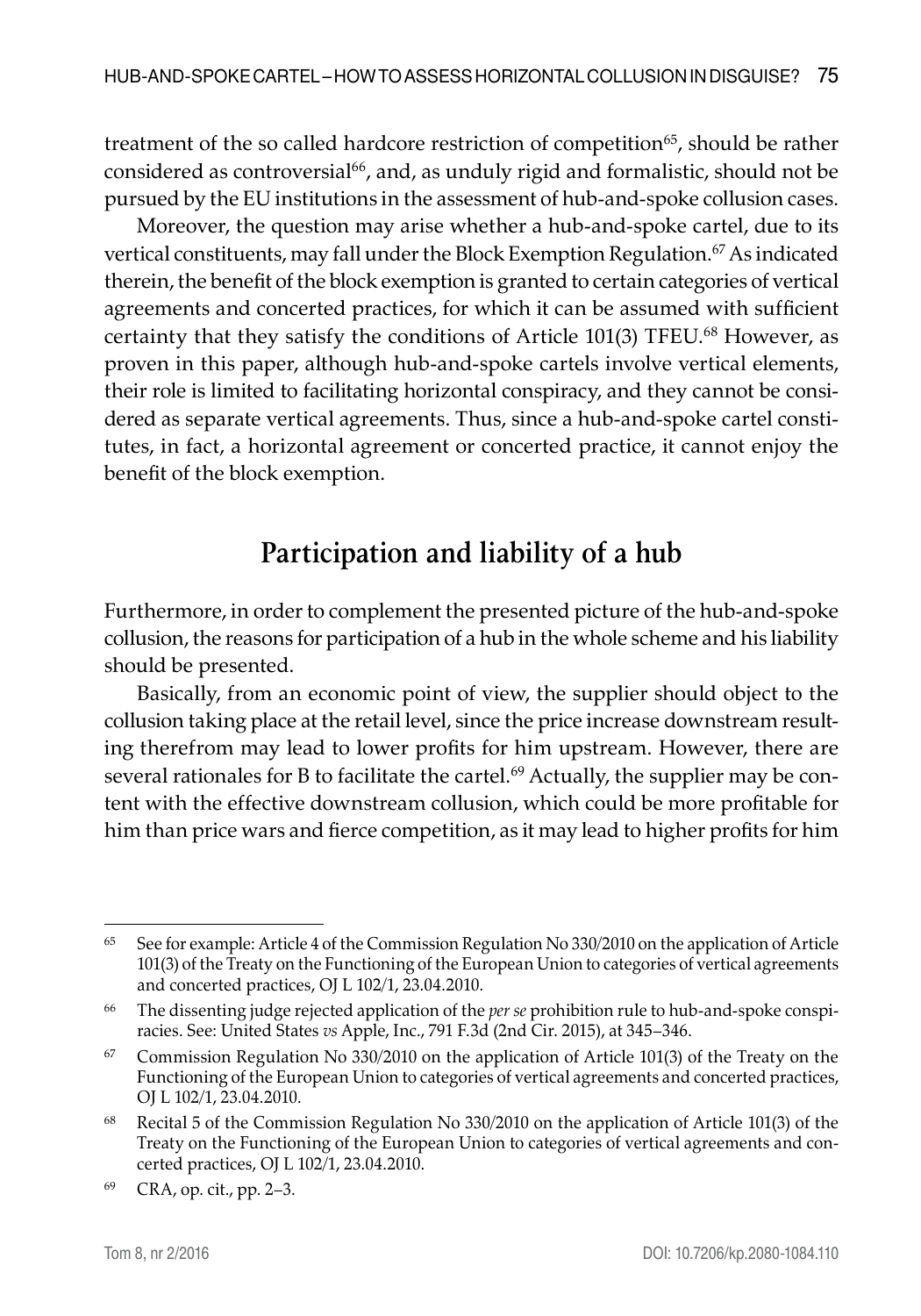upstream.<sup>70</sup> By orchestrating the collusion, and thus weakening the competition, he may also be able to prevent retailers from bargaining with him over wholesale price and consequently charge higher prices for his products, which in turn increases his financial gains.<sup>71</sup> In addition, it has also been proved that the supplier has an incentive to support the cartelists, since an inefficient cartel could prove even more costly for the supplier than the efficiently functioning one.<sup>72</sup> For these reasons, the hub may be interested in supporting a cartel and play an important role in stabilizing it, e.g. by punishing downstream deviator by refusing to supply.73

An interesting question within the hub-and-spoke collusion scheme concerns also the liability of a hub. The European case law does not clarify the issue whether a hub is considered to be a party to the anticompetitive agreement and, if so, on which basis he could be held liable. However, the recent judgment in AC-Treuhand, although not directly concerning the hub-and-spoke collusion, may provide useful guidance. The CJEU held that even an undertaking which is not active in the cartelized market but contributes actively and in full knowledge of the relevant facts to the operation of a cartel could be treated as a party to a horizontal agreement.74 Therefore, it can be expected that a hub, acting obviously as a cartel facilitator, can be assessed accordingly.75

## **Conclusion**

The hub-and-spoke collusion is a complex arrangement which requires closer attention on the part of the national and EU competition authorities. In the view of the existing case law and legal considerations it seems justified to classify a hub-and- -spoke cartel as a "by-object" restriction of competition, and thus not requiring an analysis of its actual effects. This is of major importance also for a hub, who under recent case law is not likely to avoid liability for his participation in illegal arrangements of this kind.

<sup>70</sup> P. Van Cayseele, S. Miegielsen, *Hub-and-Spoke Collusion by Embargo*, "CES – Discussion Paper Series" 2013, 24, p. 4.

<sup>71</sup> O. Odudu, *Indirect*..., op. cit., p. 217.

<sup>72</sup> N. Sahuguet, A. Walckiers, op. cit., p. 14.

<sup>73</sup> P. Van Cayseele, S. Miegielsen, op. cit., p. 2.

<sup>74</sup> Judgement in AC-Treuhand AG *vs* Commission, C-194/14, EU:C:2015:717, paragraph 38.

<sup>75</sup> G. De Stefano, *AC-Treuhand Judgment: A Broader Scope for EU Competition Law Infringements?*, "Journal of European Competition Law & Practice" 2015, 6(10), p. 689.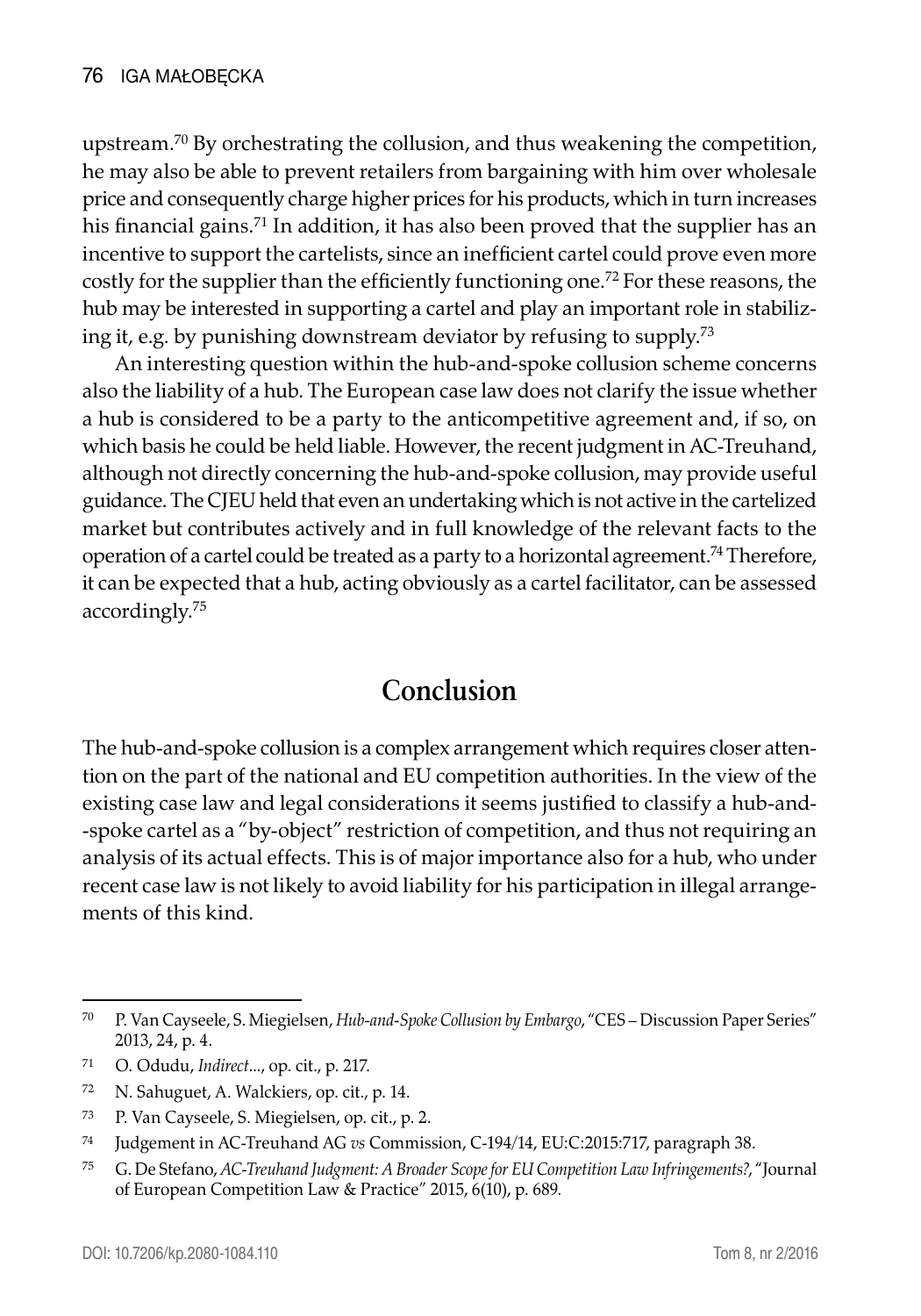The analysis of the crucial elements of the hub-and-spoke collusion and the test presented above may serve as a useful tool in the examination and detection of such, in fact, horizontal concerted practices. Since the test derived from the UK jurisprudence seems to be in line with the hitherto prevailing EU competition case law, it may seem reasonable for the EU institutions to embrace it in the assessment of future hub-and-spoke cartel cases.

However, it should be also taken into account that the information exchange between suppliers and retailers may equally constitute a ubiquitous and widely acceptable part of business negotiations. Therefore, competition authorities should be both wary and careful while applying the standard of assessment presented above in pursuing hub-and-spoke cartels, so as not to deter firms from undertaking their normal business activities and thus not to create undesirable legal uncertainty.

#### **Bibliography**

- Communication from the Commission Guidelines on the applicability of Article 101 of the Treaty on the Functioning of the European Union to horizontal co-operation agreements, OJ C 11, 14.01.2011, pp. 1–72.
- Communication from the Commission Guidelines on the applicability of Article 101 of the Treaty on the Functioning of the European Union to horizontal co-operation agreements, OJ C 11/1, 14.01.2011.
- Damages Directive Towards more effective enforcement of the EU competition rules, European Commission 2015.
- Directive 2014/104/EU of the European Parliament and of the Council of 26 November 2014 on certain rules governing actions for damages under national law for infringements of the competition law provisions of the Member States and of the European Union, OJ L 349, 5.12.2014, pp. 1–19.
- Guidance on restrictions of competition "by object" for the purpose of defining which agreements may benefit from the De Minimis Notice, European Commission, available at: http://ec.europa.eu/competition/antitrust/legislation/de\_minimis\_ notice\_annex.pdf.
- Guidelines on the method of setting fines imposed pursuant to Article 23(2)(a) of Regulation No 1/2003, OJ C 210, 1.09.2006.
- Guidelines on Vertical Restraints, OJ C 130, 19.05.2010, pp. 1–46.
- http://ec.europa.eu/competition/cartels/statistics/statistics.pdf.
- OECD, Information Exchanges Between Competitors under Competition Law, 2010, available at: http://www.oecd.org/competition/cartels/48379006.pdf.
- Report on Competition Policy 2014, European Commission 2015, COM(2015) 247, available at: http://ec.europa.eu/competition/publications/annual\_report/2014/ part1\_en.pdf.